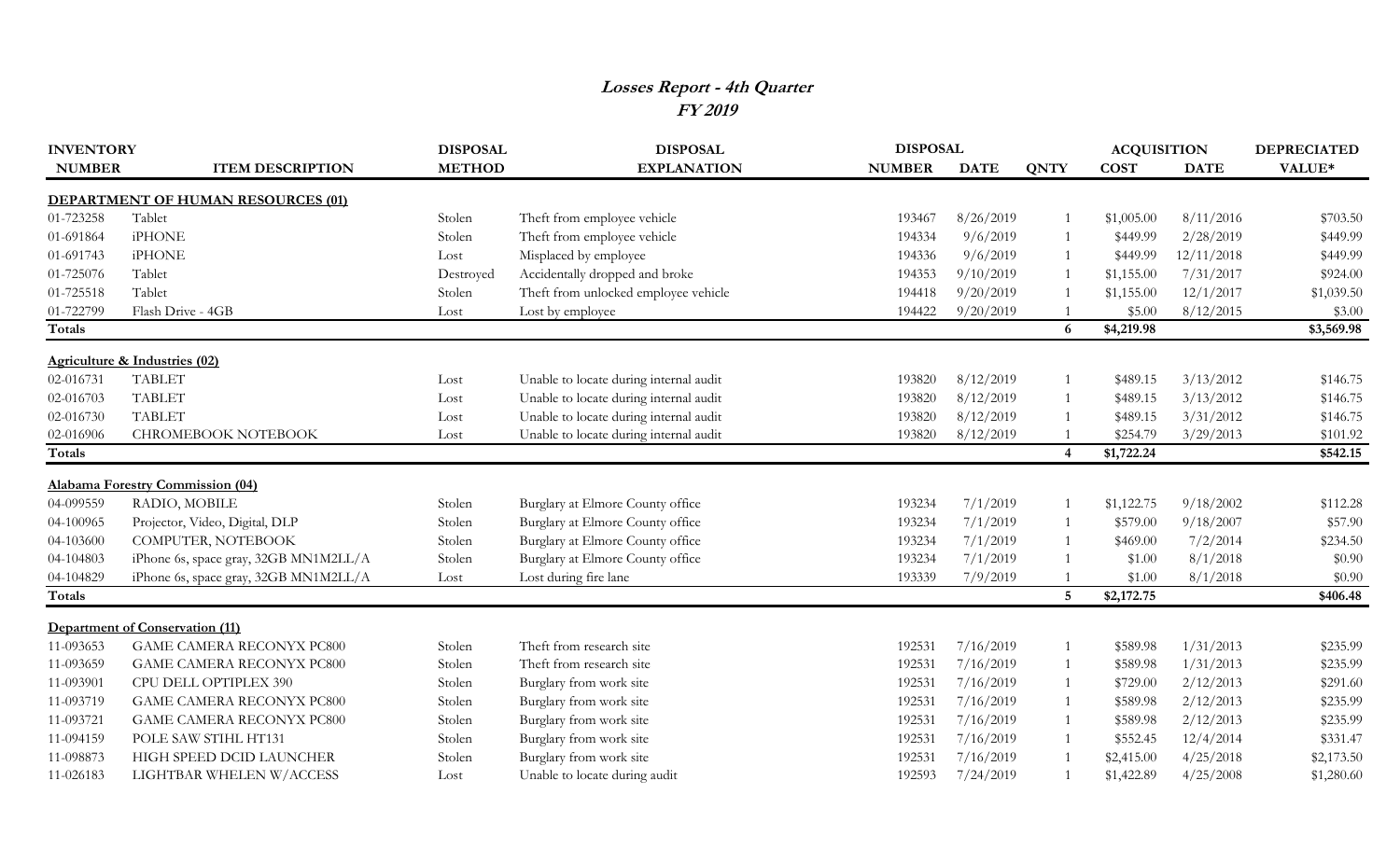| <b>INVENTORY</b> |                                                   | <b>DISPOSAL</b> | <b>DISPOSAL</b>                              | <b>DISPOSAL</b> |             |                | <b>ACQUISITION</b> |             | <b>DEPRECIATED</b> |
|------------------|---------------------------------------------------|-----------------|----------------------------------------------|-----------------|-------------|----------------|--------------------|-------------|--------------------|
| <b>NUMBER</b>    | <b>ITEM DESCRIPTION</b>                           | <b>METHOD</b>   | <b>EXPLANATION</b>                           | <b>NUMBER</b>   | <b>DATE</b> | <b>QNTY</b>    | <b>COST</b>        | <b>DATE</b> | VALUE*             |
| 11-093126        | BODY ARMOR, PACA                                  | Lost            | Unable to locate during audit                | 192593          | 7/24/2019   |                | \$592.52           | 11/24/2010  | \$118.50           |
| 11-024019        | RADIO PORTABLE (W34)                              | Lost            | Unable to locate during audit                | 192763          | 8/9/2019    |                | \$812.60           | 7/29/1997   | \$81.26            |
| Totals           |                                                   |                 |                                              |                 |             | 10             | \$8,884.38         |             | \$5,220.90         |
|                  | <b>LEGISLATIVE SERVICES AGCY LEGAL DIV (27)</b>   |                 |                                              |                 |             |                |                    |             |                    |
| 27-000704        | Steelcase desk                                    | Lost            | Unable to locate, termination of prop mgr    | 193501          | 7/19/2019   |                | \$1,750.50         | 12/11/2001  | \$175.05           |
| 27-000726        | Laserjet Printer                                  | Lost            | Unable to locate, termination of prop mgr    | 193501          | 7/19/2019   | -1             | \$723.36           | 8/24/2001   | \$72.34            |
| 27-000849        | DESKTOP COMP                                      | Lost            | Unable to locate, termination of prop mgr    | 193501          | 7/19/2019   |                | \$801.00           | 9/2/2009    | \$80.10            |
| 27-000861        | <b>DESKTOP COMP</b>                               | Lost            | Unable to locate, termination of prop mgr    | 193501          | 7/19/2019   |                | \$801.00           | 9/2/2009    | \$80.10            |
| 27-000926        | Table top work station across from printer in 613 | Lost            | Unable to locate, termination of prop mgr    | 193501          | 7/19/2019   |                | \$520.68           | 12/28/2013  | \$260.34           |
| Totals           |                                                   |                 |                                              |                 |             | 5              | \$4,596.54         |             | \$667.93           |
|                  | Alabama Bureau of Pardons and Paroles (31)        |                 |                                              |                 |             |                |                    |             |                    |
| 31-016508        | IPHONE 7, BLACK, 32GB/334-590-3221                | Lost            | Unable to locate during audit                | 192115          | 9/26/2019   | -1             | \$549.00           | 8/22/2018   | \$494.10           |
| 31-012281        | <b>BULLETPROOF VEST WITH SHELL</b>                | Lost            | Unable to locate during audit                | 193053          | 9/20/2019   |                | \$610.00           | 8/22/2011   | \$122.00           |
| 31-016425        | IPHONE 7, BLACK, 32GB/334-467-6273                | Stolen          | Unable to locate after scanned for audit     | 194372          | 9/17/2019   |                | \$500.00           | 7/19/2018   | \$450.00           |
| 31-010065        | DELL LAPTOP D810                                  | Stolen          | Theft of property from field office          | 194373          | 9/17/2019   |                | \$1,551.03         | 7/28/2005   | \$155.10           |
| 31-016502        | IPHONE 7, BLACK, 32GB/334-590-3278                | Stolen          | Unable to locate after scanned for audit     | 194411          | 9/17/2019   |                | \$549.00           | 8/22/2018   | \$494.10           |
| 31-016799        | IPHONE 7, BLACK, 32GB/334-467-8587                | Lost            | Misplaced by employee                        | 194472          | 9/18/2019   |                | \$549.00           | 11/19/2018  | \$549.00           |
| 31-010750        | Junior Executive Desk                             | Lost            | Unable to locate after office move           | 194791          | 9/25/2019   |                | \$670.00           | 7/20/2007   | \$67.00            |
| Totals           |                                                   |                 |                                              |                 |             | $\overline{7}$ | \$4,978.03         |             | \$2,331.30         |
|                  | <b>ALABAMA LAW ENFORCEMENT AGENCY (35)</b>        |                 |                                              |                 |             |                |                    |             |                    |
| 35-059536        | CHAIR HIGH BACK INTENSIVE USE                     | Destroyed       | Broken/destroyed due to hazardous mold       | 193529          | 8/12/2019   |                | \$960.00           | 5/25/2004   | \$96.00            |
| 35-089174        | TRAILER 5 X 10 SINGLE AXLE BLK                    | Stolen          | Burglary from locked fence at office         | 193531          | 7/23/2019   |                | \$799.00           | 5/12/2006   | \$79.90            |
| 35-081459        | HARDDRIVE, GFORCE3 MINI 1TB HARDDRIVE Lost        |                 | Unable to locate during inventory check      | 193648          | 7/31/2019   |                | \$453.67           | 4/1/2014    | \$226.84           |
| 35-062912        | <b>GPS GARMIN QUEST 2</b>                         | Lost            | Unable to locate during inventory check      | 193751          | 8/22/2019   |                | \$551.23           | 1/23/2006   | \$55.12            |
| 35-093898        | KIT LASER TRAJECTORY CRIME SCENE RECONLost        |                 | Unable to locate during transfer transition  | 193865          | 8/15/2019   |                | \$548.35           | 4/19/2010   | \$54.84            |
| 35-094895        | LIGHT KIT PLUS W/HARD CARRY CASE                  | Lost            | Unable to locate during transfer transition  | 193865          | 8/15/2019   |                | \$2,298.00         | 6/28/2010   | \$229.80           |
| 35-090625        | BODY CAMERA W/DOCKING CHARGE STATIC Lost          |                 | Fell off uniform during normal duty          | 194118          | 8/22/2019   |                | \$927.00           | 3/13/2017   | \$741.60           |
| 35-060084        | PRESSURE WASHER GAS HAUSFELD-CAMPBEL Lost         |                 | Broken, sent to shop for repair              | 194121          | 8/22/2019   |                | \$505.69           | 8/26/2004   | \$50.57            |
| 35-083270        | TASER TA26012                                     | Lost            | Unable to locate following death of employee | 194122          | 8/22/2019   |                | \$796.08           | 8/5/2010    | \$79.61            |
| 35-088575        | CAMERA BODY CAM KIT HD                            | Lost            | Unabale to locate after deployment           | 194129          | 8/22/2019   |                | \$428.95           | 4/1/2015    | \$257.37           |
| 35-018859        | SCREENER, SIGHT-SCREENER VISIO                    | Lost            | Service vendor removed items from DL office  | 194131          | 8/26/2019   |                | \$520.00           | 5/15/1989   | \$52.00            |
| Totals           |                                                   |                 |                                              |                 |             | 11             | \$8,787.97         |             | \$1,923.64         |
|                  | Alabama State Senate (41)                         |                 |                                              |                 |             |                |                    |             |                    |
| 41-004189        | VPN Concentrator                                  | Lost            | Unable to locate after office remodel        | 194837          | 9/30/2019   |                | \$15,264.00        | 9/16/2003   | \$1,526.40         |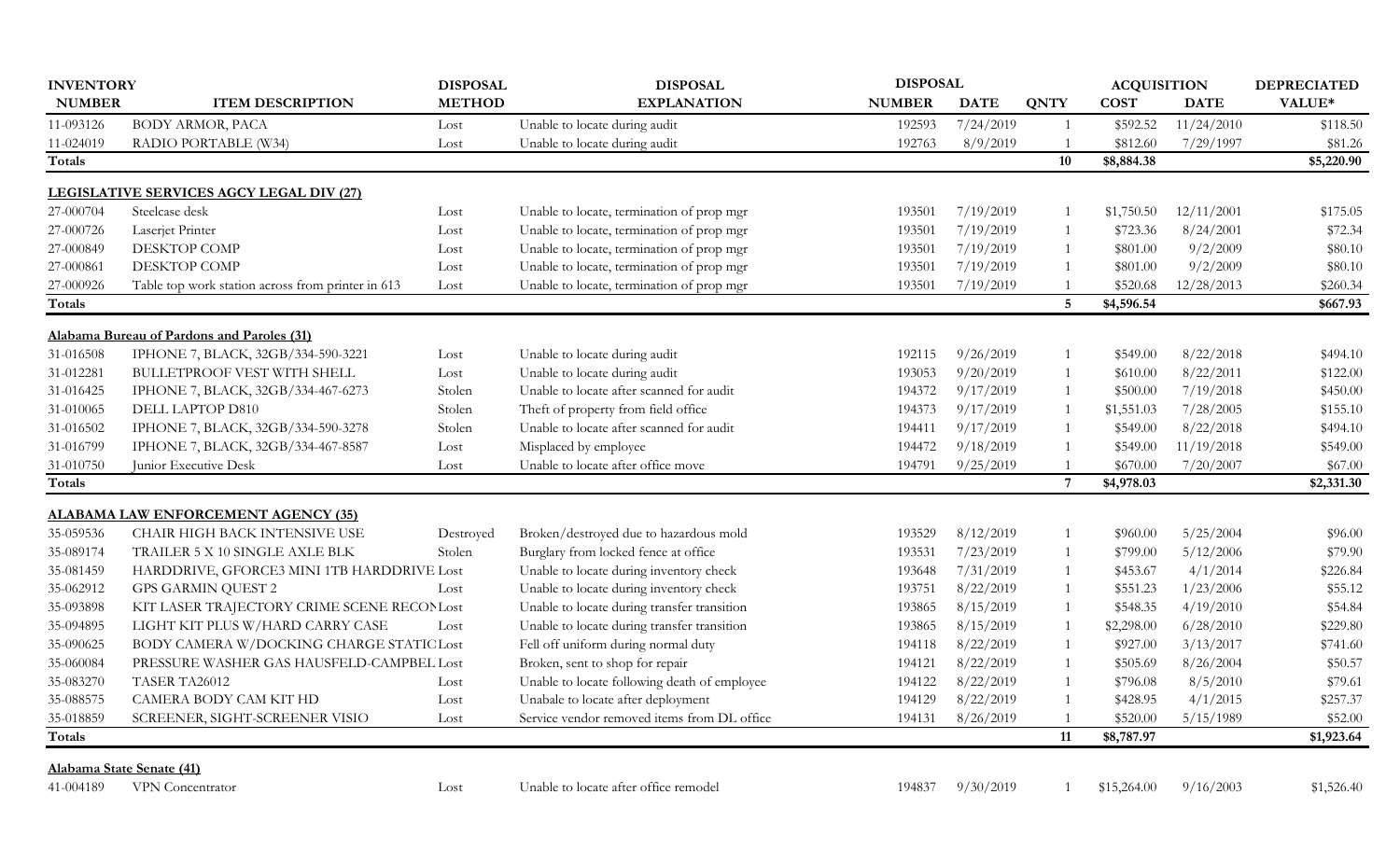| <b>INVENTORY</b> |                                                      | <b>DISPOSAL</b> | <b>DISPOSAL</b>                           |               | <b>DISPOSAL</b> |                       |             | <b>ACQUISITION</b> | <b>DEPRECIATED</b> |
|------------------|------------------------------------------------------|-----------------|-------------------------------------------|---------------|-----------------|-----------------------|-------------|--------------------|--------------------|
| <b>NUMBER</b>    | <b>ITEM DESCRIPTION</b>                              | <b>METHOD</b>   | <b>EXPLANATION</b>                        | <b>NUMBER</b> | <b>DATE</b>     | <b>QNTY</b>           | <b>COST</b> | <b>DATE</b>        | VALUE*             |
| 41-004190        | Cisco 3725                                           | Lost            | Unable to locate after office remodel     | 194837        | 9/30/2019       | -1                    | \$7,847.00  | 9/16/2003          | \$784.70           |
| 41-004718        | ASA 5540 Appliance w/sw 500 VPN Peers, 4GE+1FE, Lost |                 | Unable to locate after office remodel     | 194837        | 9/30/2019       | $\overline{1}$        | \$9,500.20  | 11/16/2009         | \$950.02           |
| 41-004719        | ASA 5540 Appliance w/sw 500 VPN Peers, 4GE+1FE, Lost |                 | Unable to locate after office remodel     | 194837        | 9/30/2019       |                       | \$9,500.20  | 11/16/2009         | \$950.02           |
| Totals           |                                                      |                 |                                           |               |                 | $\boldsymbol{\Delta}$ | \$42,111.40 |                    | \$4,211.14         |
|                  | <b>ALABAMA STATE PORT AUTHORITY (47)</b>             |                 |                                           |               |                 |                       |             |                    |                    |
| 47-032959        | <b>RADIO</b>                                         | Lost            | Unable to locate during internal audit    | 194371        | 9/12/2019       |                       | \$2,711.88  | 1/10/2005          | \$271.19           |
| 47-033391        | <b>RADIO</b>                                         | Lost            | Unable to locate during internal audit    | 194371        | 9/12/2019       | $\overline{1}$        | \$1,699.04  | 1/8/2007           | \$169.90           |
| 47-032982        | RADIO CHARGER                                        | Lost            | Mistakenly thrown away during clean up    | 194527        | 9/18/2019       | -1                    | \$517.50    | 12/6/2004          | \$51.75            |
| 47-033397        | <b>RADIO</b>                                         | Lost            | Mistakenly thrown away during clean up    | 194527        | 9/18/2019       | -1                    | \$1,699.04  | 1/8/2007           | \$169.90           |
| 47-033520        | <b>SPRAYER</b>                                       | Lost            | Mistakenly thrown away during clean up    | 194527        | 9/18/2019       | -1                    | \$1,575.00  | 6/8/2007           | \$157.50           |
| 47-007473        | JACK, TRANS. WALKER MODEL 93716,                     | Lost            | Contractor disposed of during clean-up    | 194809        | 9/25/2019       | -1                    | \$778.47    | 12/1/1980          | \$77.85            |
| 47-009097        | <b>HAIGHT PUMP</b>                                   | Lost            | Contractor disposed of during clean-up    | 194809        | 9/25/2019       | -1                    | \$509.99    | 11/1/1989          | \$51.00            |
| 47-009321        | JACK, TRANSMISSION BLACKHAWK,                        | Lost            | Contractor disposed of during clean-up    | 194809        | 9/25/2019       | $\overline{1}$        | \$950.00    | 9/1/1990           | \$95.00            |
| 47-009787        | OIL PUMP ARO 662008E HNDL & 3/                       | Lost            | Contractor disposed of during clean-up    | 194809        | 9/25/2019       | -1                    | \$786.48    | 12/1/1991          | \$78.65            |
| 47-011387        | BATTERY CHARGER, ASSOCIATED M#                       | Lost            | Contractor disposed of during clean-up    | 194809        | 9/25/2019       | $\overline{1}$        | \$578.86    | 8/1/1996           | \$57.89            |
| 47-033217        | <b>TRANSMISSION JACK</b>                             | Lost            | Contractor disposed of during clean-up    | 194809        | 9/25/2019       | $\overline{1}$        | \$2,038.15  | 12/28/2005         | \$203.82           |
| 47-033288        | <b>BATTERY CHARGER</b>                               | Lost            | Contractor disposed of during clean-up    | 194809        | 9/25/2019       | $\mathbf{1}$          | \$544.00    | 5/16/2006          | \$54.40            |
| 47-033438        | <b>TRACTOR PLOW</b>                                  | Lost            | Contractor disposed of during clean-up    | 194809        | 9/25/2019       | $\overline{1}$        | \$850.00    | 12/4/2006          | \$85.00            |
| 47-033652        | <b>BOXBLADE</b>                                      | Lost            | Contractor disposed of during clean-up    | 194809        | 9/25/2019       | $\overline{1}$        | \$600.00    | 2/20/2008          | \$60.00            |
| 47-030052        | WINDOW A/C UNIT                                      | Lost            | Contractor disposed of during clean-up    | 194809        | 9/25/2019       | $\overline{1}$        | \$808.32    | 11/6/2014          | \$484.99           |
| 47-030182        | <b>OFFICE CHAIR</b>                                  | Lost            | Contractor disposed of during clean-up    | 194809        | 9/25/2019       | -1                    | \$592.00    | 7/21/2015          | \$355.20           |
| 47-030231        | SMALL PORTABLE GENERATOR                             | Lost            | Contractor disposed of during clean-up    | 194809        | 9/25/2019       | $\overline{1}$        | \$945.00    | 11/14/2016         | \$661.50           |
| 47-007678        | TRAILER, 40FT FOR STORAGE                            | Lost            | Inadvertently disposed of during clean-up | 194833        | 9/30/2019       |                       | \$2,500.00  | 10/1/1986          | \$250.00           |
| 47-032001        | HIGH BACK OFFICE CHAIR                               | Lost            | Inadvertently disposed of during clean-up | 194833        | 9/30/2019       |                       | \$599.00    | 11/3/2000          | \$59.90            |
| 47-032769        | <b>TRUCK BODY</b>                                    | Lost            | Inadvertently disposed of during clean-up | 194833        | 9/30/2019       | $\mathbf{1}$          | \$2,889.00  | 9/21/2004          | \$288.90           |
| 47-034431        | AIR CONDITIONER                                      | Lost            | Inadvertently disposed of during clean-up | 194833        | 9/30/2019       | $\overline{1}$        | \$668.57    | 8/22/2012          | \$200.57           |
| 47-007153        | 55' CONVEY BELT UNLOADER                             | Lost            | Inadvertently disposed of during clean-up | 194834        | 9/30/2019       |                       | \$47,276.00 | 11/1/1979          | \$4,727.60         |
| 47-007260        | <b>COFFIN HOIST</b>                                  | Lost            | Inadvertently disposed of during clean-up | 194834        | 9/30/2019       | -1                    | \$1,867.00  | 9/1/1984           | \$186.70           |
| 47-011235        | FORKLIFT, MULTI-TON MODEL SM-1                       | Lost            | Inadvertently disposed of during clean-up | 194834        | 9/30/2019       | -1                    | \$1,892.50  | 7/1/1995           | \$189.25           |
| 47-033043        | <b>FIRE MONITOR</b>                                  | Lost            | Inadvertently disposed of during clean-up | 194834        | 9/30/2019       | -1                    | \$1,317.14  | 1/5/2005           | \$131.71           |
| 47-033044        | FIRE MONITOR                                         | Lost            | Inadvertently disposed of during clean-up | 194834        | 9/30/2019       | -1                    | \$1,317.14  | 1/5/2005           | \$131.71           |
| 47-033289        | <b>SUMP PUMP</b>                                     | Lost            | Inadvertently disposed of during clean-up | 194834        | 9/30/2019       | -1                    | \$935.56    | 5/3/2006           | \$93.56            |
| 47-033917        | <b>DERAIL</b>                                        | Lost            | Inadvertently disposed of during clean-up | 194834        | 9/30/2019       |                       | \$920.00    | 7/27/2009          | \$92.00            |
| 47-034020        | <b>DERAILER</b>                                      | Lost            | Inadvertently disposed of during clean-up | 194834        | 9/30/2019       |                       | \$920.00    | 6/29/2010          | \$92.00            |
| Totals           |                                                      |                 |                                           |               |                 | 29                    | \$81,285.64 |                    | \$9,529.44         |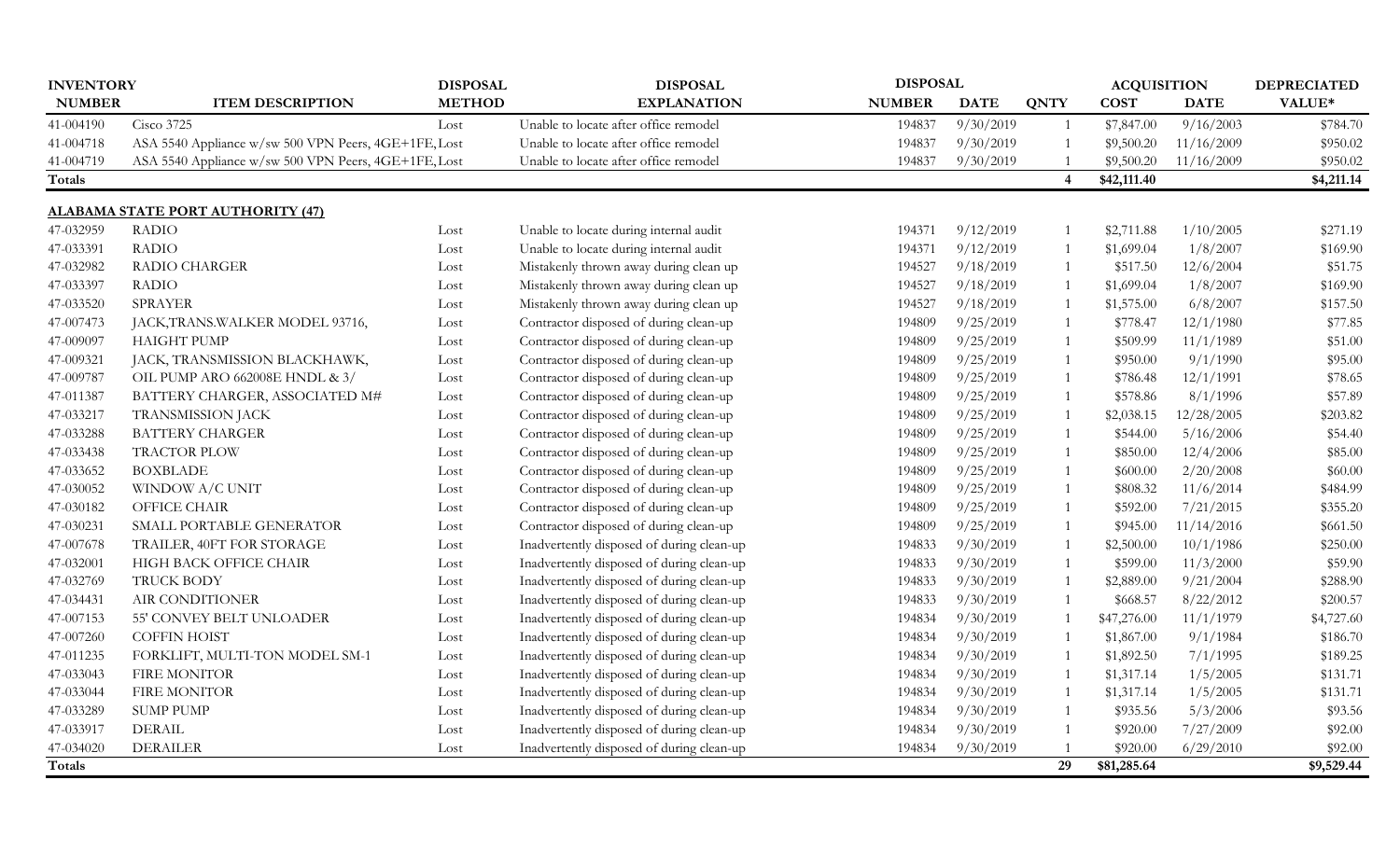| <b>INVENTORY</b> |                                             | <b>DISPOSAL</b> | <b>DISPOSAL</b>                                                 | <b>DISPOSAL</b> |             |                | <b>ACQUISITION</b> |             | <b>DEPRECIATED</b> |
|------------------|---------------------------------------------|-----------------|-----------------------------------------------------------------|-----------------|-------------|----------------|--------------------|-------------|--------------------|
| <b>NUMBER</b>    | <b>ITEM DESCRIPTION</b>                     | <b>METHOD</b>   | <b>EXPLANATION</b>                                              | <b>NUMBER</b>   | <b>DATE</b> | <b>QNTY</b>    | <b>COST</b>        | <b>DATE</b> | VALUE*             |
|                  | Department of Conservation-Parks (54)       |                 |                                                                 |                 |             |                |                    |             |                    |
| 54-051751        | <b>CASH REGISTER</b>                        | Stolen          | Burglary from work site                                         | 192552          | 7/16/2019   |                | \$587.00           | 4/15/1982   | \$58.70            |
| 54-061767        | <b>ICEMAKER MANITOWOC</b>                   | Stolen          | Burglary from work site                                         | 192552          | 7/16/2019   | -1             | \$2,918.25         | 6/17/1998   | \$291.83           |
| 54-078994        | HEAT PUMP WINDOW UNIT 18000 BTU             | Stolen          | Burglary from work site                                         | 192552          | 7/16/2019   | - 1            | \$658.22           | 4/16/2002   | \$65.82            |
| 54-079089        | A/C & GEAT ANABA 15000 BTU                  | Stolen          | Burglary from work site                                         | 192552          | 7/16/2019   | - 1            | \$740.98           | 5/8/2006    | \$74.10            |
| 54-083433        | ATV HONDA W/WINCH/ MOUNT/ F & LINE          | Stolen          | Burglary from work site                                         | 192552          | 7/16/2019   | - 1            | \$7,199.00         | 3/11/2007   | \$719.90           |
| 54-095575        | COMPUTER DELL DESKTOP                       | Stolen          | Burglary from work site                                         | 192552          | 7/16/2019   | - 1            | \$865.00           | 3/6/2012    | \$259.50           |
| 54-099066        | CPU DESKTOP DELL OPTIPLEX 3010              | Stolen          | Burglary from work site                                         | 192552          | 7/16/2019   | $\overline{1}$ | \$526.05           | 12/23/2013  | \$263.03           |
| 54-099376        | DELL TOUCH COMPUTER CORE J3 4350T           | Stolen          | Burglary from work site                                         | 192552          | 7/16/2019   | $\overline{1}$ | \$1,382.98         | 3/3/2017    | \$1,106.38         |
| 54-018825        | RADIO MOBILE                                | Destroyed       | Accidentally fell into septic system                            | 192557          | 7/16/2019   | $\overline{1}$ | \$672.00           | 12/15/1988  | \$67.20            |
| 54-018979        | <b>CARPET MACHINE</b>                       | Destroyed       | Broke when fell off truck, scrapped                             | 192557          | 7/16/2019   | $\overline{1}$ | \$951.00           | 8/15/1990   | \$95.10            |
| 54-019015        | <b>SAW CONCRETE BLOCK</b>                   | Destroyed       | Broken and scrapped accidentally                                | 192557          | 7/16/2019   | $\overline{1}$ | \$550.00           | 3/15/1992   | \$55.00            |
| 54-060180        | MOTOR OUTBOARD 5HP                          | Destroyed       | Broken, scrapped by park employee                               | 192557          | 7/16/2019   | $\overline{1}$ | \$1,050.00         | 5/9/2001    | \$105.00           |
| 54-069395        | RADIO MOTOROLA MOBILE                       | Destroyed       | Accidentally fell into septic system                            | 192557          | 7/16/2019   | $\overline{1}$ | \$505.75           | 5/16/2007   | \$50.58            |
| 54-069396        | RADIO MOTOROLA MOBILE                       | Destroyed       | Accidentally fell into septic system                            | 192557          | 7/16/2019   | $\overline{1}$ | \$505.75           | 5/16/2007   | \$50.58            |
| 54-069409        | AIR CONDITIONER UNIT PORTABLE HOTEL         | Destroyed       | Broken - cannibalized for parts                                 | 192557          | 7/16/2019   | $\overline{1}$ | \$614.00           | 9/1/2008    | \$61.40            |
| 54-GC0574        | COMPUTER HP IPAQ HANDHELD                   | Destroyed       | Thrown out accidentally                                         | 192557          | 7/16/2019   | -1             | \$379.00           | 7/18/2011   | \$75.80            |
| 54-GC0575        | COMPUTER HP IPAQ HANDHELD                   | Destroyed       | Thrown out accidentally                                         | 192557          | 7/16/2019   | $\overline{1}$ | \$379.00           | 7/18/2011   | \$75.80            |
| 54-GC0576        | COMPUTER HP IPAQ III HANDHELD               | Destroyed       | Thrown out accidentally                                         | 192557          | 7/16/2019   | $\overline{1}$ | \$499.00           | 7/18/2011   | \$99.80            |
| 54-095683        | TELEVISION SAMSUNG 51" PLASMA               | Destroyed       | Broken, scrapped by maint staff                                 | 192557          | 7/16/2019   | $\overline{1}$ | \$675.00           | 6/13/2012   | \$202.50           |
| 54-002234        | WORKSTATION STENO W/CREDENZA                | Lost            | Discarded as scrap or turned into warehouse prior to 9/1/2017   | 192801          | 7/24/2019   | $\overline{1}$ | \$1,330.00         | 9/15/1983   | \$133.00           |
| 54-062223        | RADIO PORTABLE                              | Lost            | Discarded as scrap or turned into warehouse prior to $9/1/2017$ | 192801          | 7/24/2019   | -1             | \$701.25           | 5/21/2001   | \$70.13            |
| 54-064734        | <b>GOLF CART GAS</b>                        | Lost            | Discarded as scrap or turned into warehouse prior to 9/1/2017   | 192801          | 7/24/2019   | -1             | \$3,162.56         | 5/17/1999   | \$316.26           |
| 54-066543        | BOAT 14' FLAT BOTTOM                        | Lost            | Discarded as scrap or turned into warehouse prior to 9/1/2017   | 192801          | 7/24/2019   |                | \$590.00           | 4/15/1999   | \$59.00            |
| 54-081050        | LAWNMOWER 60" CUT                           | Lost            | Discarded as scrap or turned into warehouse prior to 9/1/2017   | 192801          | 7/24/2019   | - 1            | \$11,527.00        | 5/1/2000    | \$1,152.70         |
| 54-082262        | COMPUTER PALM PILOT                         | Lost            | Discarded as scrap or turned into warehouse prior to $9/1/2017$ | 192801          | 7/24/2019   | - 1            | \$393.00           | 8/12/2002   | \$39.30            |
| 54-055687        | <b>RADIO BASE STATION</b>                   | Lost            | Discarded as scrap or turned into warehouse prior to 9/1/2017   | 192801          | 7/24/2019   | -1             | \$549.00           | 9/12/2003   | \$54.90            |
| 54-083078        | <b>CAMERA DIGITAL</b>                       | Lost            | Discarded as scrap or turned into warehouse prior to 9/1/2017   | 192801          | 7/24/2019   | - 1            | \$1,309.65         | 2/26/2003   | \$130.97           |
| 54-084037        | <b>COMPUTER</b>                             | Lost            | Discarded as scrap or turned into warehouse prior to $9/1/2017$ | 192801          | 7/24/2019   | - 1            | \$350.00           | 2/17/2004   | \$35.00            |
| 54-063843        | COUNTER REFRIGERATED FOOD 27" 8 PAN         | Lost            | Discarded as scrap or turned into warehouse prior to 9/1/2017   | 192801          | 7/24/2019   | $\overline{1}$ | \$1,174.04         | 5/13/2005   | \$117.40           |
| 54-088190        | LENS CANON (FOR CAMERA) 24-105MM            | Lost            | Discarded as scrap or turned into warehouse prior to 9/1/2017   | 192801          | 7/24/2019   | $\overline{1}$ | \$1,040.00         | 3/20/2008   | \$104.00           |
| 54-083480        | COMPUTER LAPTOP DELL LATITUDE               | Lost            | Discarded as scrap or turned into warehouse prior to 9/1/2017   | 192801          | 7/24/2019   | $\overline{1}$ | \$1,551.03         | 6/26/2007   | \$155.10           |
| 54-081679        | NIGHT VISION DEVICE                         | Lost            | Discarded as scrap or turned into warehouse prior to $9/1/2017$ | 192801          | 7/24/2019   | -1             | \$1,750.00         | 9/29/2008   | \$175.00           |
| 54-GC3740        | HARD DRIVE EXTERNAL FREE AGENT DESK Lost    |                 | Discarded as scrap or turned into warehouse prior to 9/1/2017   | 192801          | 7/24/2019   | $\overline{1}$ | \$131.26           | 4/28/2009   | \$13.13            |
| 54-GC3819        | EXTERNAL HARD DRIVE, WESTERN DIGITAL : Lost |                 | Discarded as scrap or turned into warehouse prior to 9/1/2017   | 192801          | 7/24/2019   | - 1            | \$149.95           | 6/16/2010   | \$15.00            |
| 54-092171        | COMPUTER DELL LATITUDE E6510 320GB HD Lost  |                 | Discarded as scrap or turned into warehouse prior to $9/1/2017$ | 192801          | 7/24/2019   | -1             | \$1,353.00         | 2/16/2011   | \$270.60           |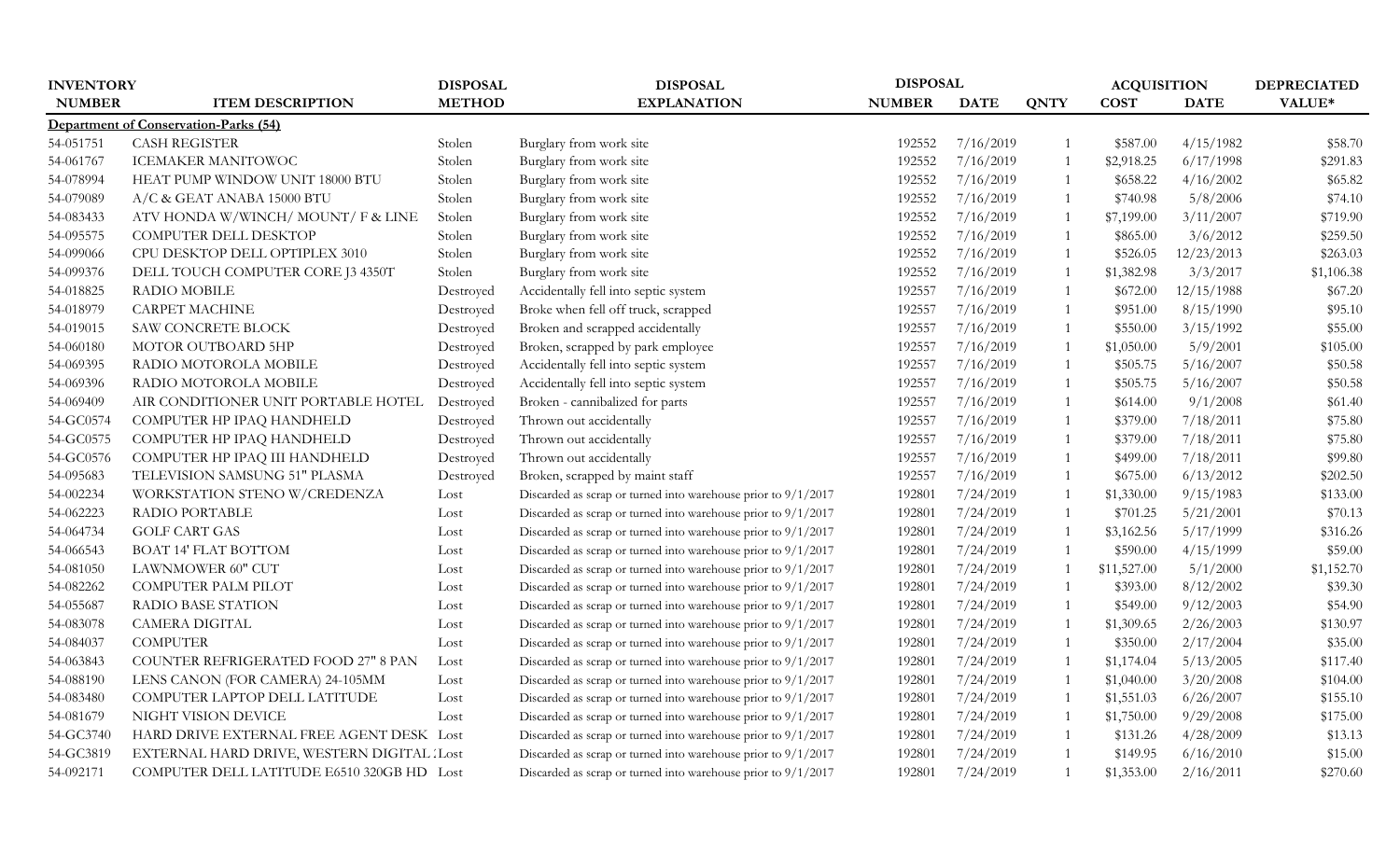| <b>INVENTORY</b> |                                                   | <b>DISPOSAL</b> | <b>DISPOSAL</b>                                                 | <b>DISPOSAL</b> |             |                | <b>ACQUISITION</b> |             | <b>DEPRECIATED</b> |
|------------------|---------------------------------------------------|-----------------|-----------------------------------------------------------------|-----------------|-------------|----------------|--------------------|-------------|--------------------|
| <b>NUMBER</b>    | <b>ITEM DESCRIPTION</b>                           | <b>METHOD</b>   | <b>EXPLANATION</b>                                              | <b>NUMBER</b>   | <b>DATE</b> | <b>QNTY</b>    | <b>COST</b>        | <b>DATE</b> | VALUE*             |
| 54-095538        | RADIO DIGITAL W/ CHARGER MOTOROLA                 | Lost            | Discarded as scrap or turned into warehouse prior to $9/1/2017$ | 192801          | 7/24/2019   |                | \$752.85           | 7/1/2011    | \$150.57           |
| 54-095549        | RADIO HAND HELD MOTOROLA XTS1500                  | Lost            | Discarded as scrap or turned into warehouse prior to $9/1/2017$ | 192801          | 7/24/2019   |                | \$752.85           | 10/31/2011  | \$150.57           |
| 54-095588        | RADIO MOTOROLA HANDHELD                           | Lost            | Discarded as scrap or turned into warehouse prior to 9/1/2017   | 192801          | 7/24/2019   |                | \$1,669.90         | 6/14/2012   | \$500.97           |
| 54-095959        | RADIO BASE STATION MOTOROLA                       | Lost            | Discarded as scrap or turned into warehouse prior to $9/1/2017$ | 192801          | 7/24/2019   |                | \$560.00           | 7/30/2013   | \$224.00           |
| 54-099909        | LAPTOP DELL LATITUDE 6440                         | Lost            | Discarded as scrap or turned into warehouse prior to 9/1/2017   | 192801          | 7/24/2019   |                | \$1,200.00         | 1/27/2014   | \$600.00           |
| <b>Totals</b>    |                                                   |                 |                                                                 |                 |             | 40             | \$53,655.32        |             | \$8,245.59         |
|                  | Alabama Dept. of Environmental Management (74)    |                 |                                                                 |                 |             |                |                    |             |                    |
| 74-016347        | MOTOR OUTBOARD 4 STROKE                           | Stolen          | Theft from cutting fence around locked boat shed                | 194225          | 8/27/2019   |                | \$1,885.00         | 3/3/2008    | \$188.50           |
| 74-009099        | <b>GENERATOR</b>                                  | Stolen          | Theft from cutting fence around locked boat shed                | 194780          | 9/27/2019   |                | \$1,599.00         | 5/15/1995   | \$159.90           |
| Totals           |                                                   |                 |                                                                 |                 |             | 2              | \$3,484.00         |             | \$348.40           |
|                  | <b>ADMINISTRATIVE OFFICE OF COURTS (AC)</b>       |                 |                                                                 |                 |             |                |                    |             |                    |
| AC-021031        | <b>SURFACE PRO 4</b>                              | Stolen          | Burglary at employee residence                                  | 192806          | 9/9/2019    |                | \$1,864.22         | 7/28/2016   | \$1,304.95         |
| AC-021905        | <b>LAPTOP</b>                                     | Stolen          | Burglary at employee residence                                  | 192806          | 9/9/2019    |                | \$1,024.27         | 1/23/2018   | \$921.84           |
| Totals           |                                                   |                 |                                                                 |                 |             | 2              | \$2,888.49         |             | \$2,226.80         |
|                  | <b>Office of Prosecution Services (AP)</b>        |                 |                                                                 |                 |             |                |                    |             |                    |
| AP-001347        | NETWORK - PRINTER-PRINT SHARING DEV - 1 Lost      |                 | Unable to locate during audit                                   | 193795          | 8/9/2019    |                | \$1,470.96         | 2/28/2014   | \$735.48           |
| AP-001438        | Apple I-Pad Air                                   | Lost            | Unable to locate during audit                                   | 193795          | 8/9/2019    |                | \$597.55           | 9/7/2016    | \$418.29           |
| Totals           |                                                   |                 |                                                                 |                 |             | $\overline{2}$ | \$2,068.51         |             | \$1,153.77         |
|                  | PLUMBERS AND GAS FITTERS EXAMINING BOARD (AW)     |                 |                                                                 |                 |             |                |                    |             |                    |
| AW-000493        | WD GREEN DESKTOP INTERNAL HARDDRIVE Lost          |                 | Unable to locate during internal audit                          | 193901          | 8/15/2019   |                | \$99.99            | 5/6/2013    | \$30.00            |
| <b>Totals</b>    |                                                   |                 |                                                                 |                 |             | $\mathbf{1}$   | \$99.99            |             | \$30.00            |
|                  | <b>Surface Minning Commission (AZ)</b>            |                 |                                                                 |                 |             |                |                    |             |                    |
| AZ-001253        | CHAIR, OFFICE                                     | Destroyed       | Broken, discarded without documentation                         | 194808          | 9/25/2019   |                | \$596.00           | 6/9/2011    | \$119.20           |
| Totals           |                                                   |                 |                                                                 |                 |             | $\mathbf{1}$   | \$596.00           |             | \$119.20           |
|                  | <b>Department of Rehabilitation Services (RS)</b> |                 |                                                                 |                 |             |                |                    |             |                    |
| RS-215293        | <b>MICROWAVE</b>                                  | Lost            | Unable to locate after office move                              | 193373          | 7/11/2019   |                | \$669.00           | 4/17/2001   | \$66.90            |
| RS-103246        | <b>MICROWAVE</b>                                  | Lost            | Unable to locate during internal audit                          | 193373          | 7/11/2019   |                | \$757.00           | 5/21/1999   | \$75.70            |
| RS-216414        | <b>MICROWAVE</b>                                  | Lost            | Unable to locate after office move                              | 193373          | 7/11/2019   |                | \$663.00           | 1/12/2004   | \$66.30            |
| RS-206798        | <b>CHANGE MACHINE</b>                             | Lost            | Unable to locate during internal audit                          | 193440          | 7/16/2019   |                | \$3,508.00         | 8/23/2000   | \$350.80           |
| RS-216104        | VENDING MACHINE, SNACK                            | Lost            | Unable to locate during internal audit                          | 193440          | 7/16/2019   |                | \$2,499.00         | 2/13/2003   | \$249.90           |
| RS-213249        | VENDING MACHINE, SNACK                            | Lost            | Unable to locate during audit                                   | 193652          | 8/6/2019    |                | \$3,507.00         | 1/11/1999   | \$350.70           |
| <b>Totals</b>    |                                                   |                 |                                                                 |                 |             | 6              | \$11,603.00        |             | \$1,160.30         |